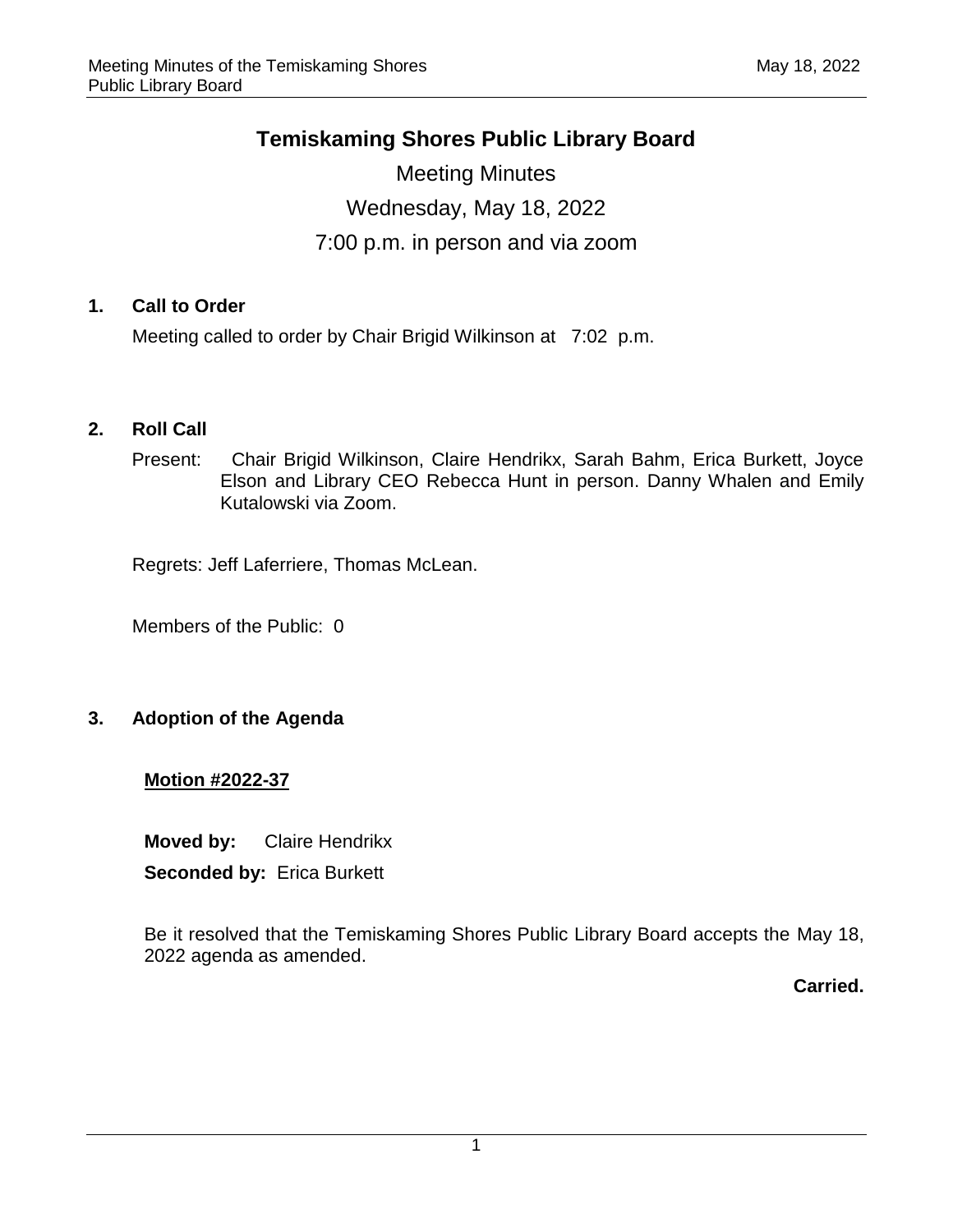#### **Addition: 12. Closed Session**

- **4. Declaration of conflict of interest: None.**
- **5. Adoption of the Minutes**

#### **Motion #2022-38**

**Moved by:** Sarah Bahm **Seconded by:** Joyce Elson

Be it resolved that the Temiskaming Shores Public Library Board approves the minutes of the meeting held on Wednesday, April 27, 2022 as presented.

#### **Carried.**

#### **6. Business arising from Minutes:**

**a. Community Fridge:** The CEO gave a verbal update on the editing of the MOU for the Community Fridge project.

#### **7. Correspondence:**

**a.** None.

#### **8. Secretary–Treasurer's Report**

Report and monthly financial statement included in the trustees' information packet

#### **Library CEO's Report May 11, 2022**

**Northern College partnership:** I have been making weekly trips to Northern College to exchange books. So far traffic is fairly light at the College location, with 51 checkouts at the college in the month of April. Most of the checkouts were in Nonfiction; Fiction was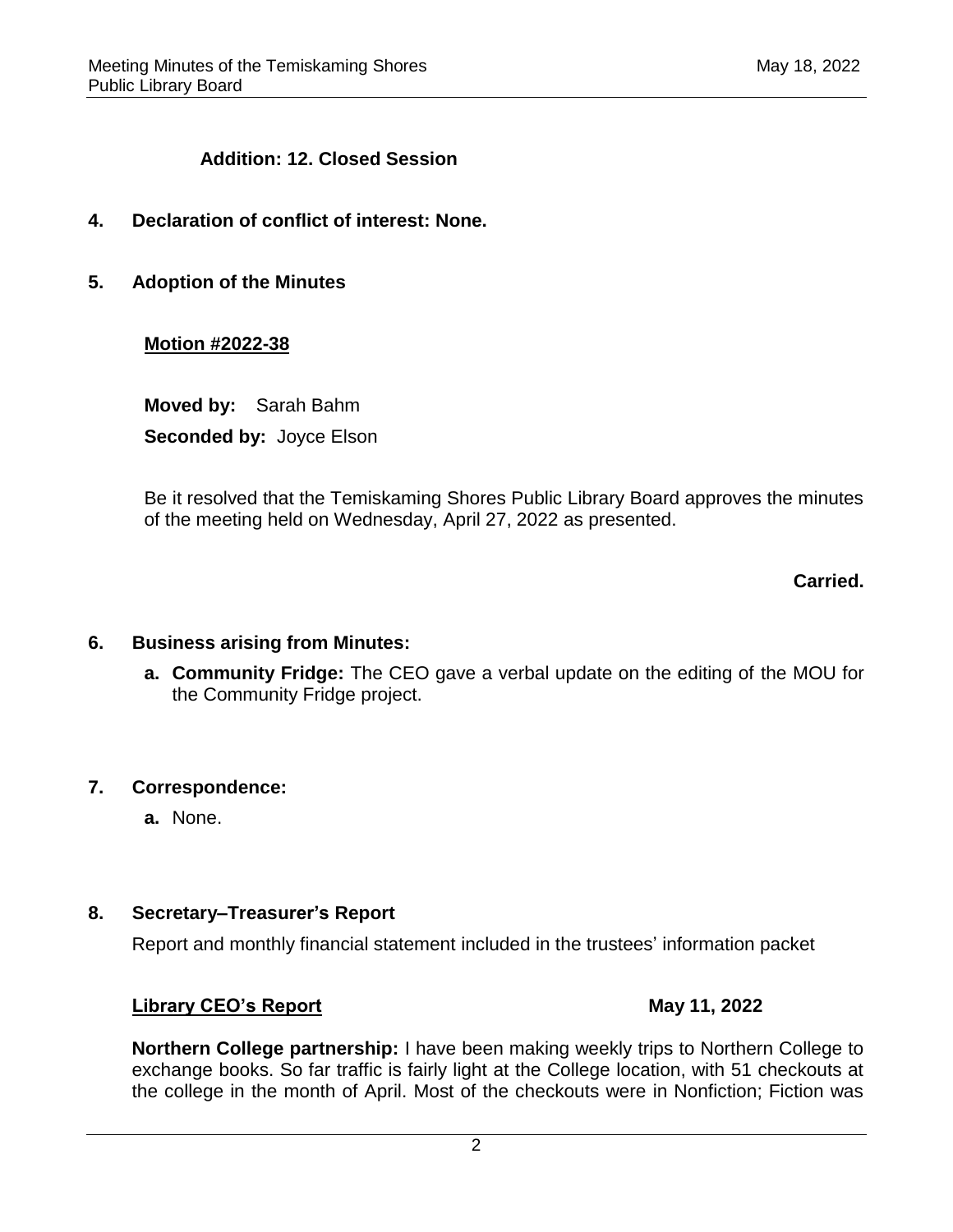second and DVDs third, with a few junior items, magazines and a few French fiction books. Staff at Northern College had not yet started collecting statistics on visits, but will be able to provide that information for the month of May.

**StoryWalk:** The StoryWalk was a successful event—there seemed to be a fair amount of engagement on social media, with posts about the walk having a reach of over 1500 on FaceBook and Instagram combined, and over 50 likes and a dozen shares on those sites. The walk in Haileybury was vandalized on Saturday night, so I took it down on Sunday morning and took the one in New Liskeard down on Sunday evening. I believe we will be able to use most of the materials again in the future if we want to do it again, except for the broken stakes from the Haileybury walk.

**Summer Programs:** We have done a four square ad for the schools (attached to this report) and distributed the ad at ECCS and NLPS up to grade 8. So far the plans for summer programming include the following:

Introduction to Robotics: two sessions, one in July and one in August. Children will guide a Sphero robot through a maze they create and have races in teams.

Magic Show: Magician Peter Mennie will be bringing his family magic show to the library on Tuesday, July 19. We have had him in the past and he usually ties his show into books and the TD Summer Reading Program theme.

Morning at the Movies: Three sessions throughout the summer. We are showing children's movies that have PPR licensing from Criterion. Two will be in English and one will be in French.

Scientists in Situ: One session in August. This is an online virtual workshop called Science Meets Art. This program was quite successful last year—they send out a packet of materials in advance and the kids then log in to do the workshop.

Spring Preschool Storytime: Wednesdays from 10-10:30 until June 29

TD Summer Reading Club programs: Alternating Craft and STEAM (science, technology, engineering, arts and math) programs on Wednesdays from 10-11:30. The theme this year is Once Upon a Time, Myths and Legends.

TD Summer Reading Club Family Fun Program: Every second Saturday starting July 2, from 10-11:30.

## **Finances and Statistics**

The Board reviewed the financial and statistical reports as provided by the CEO.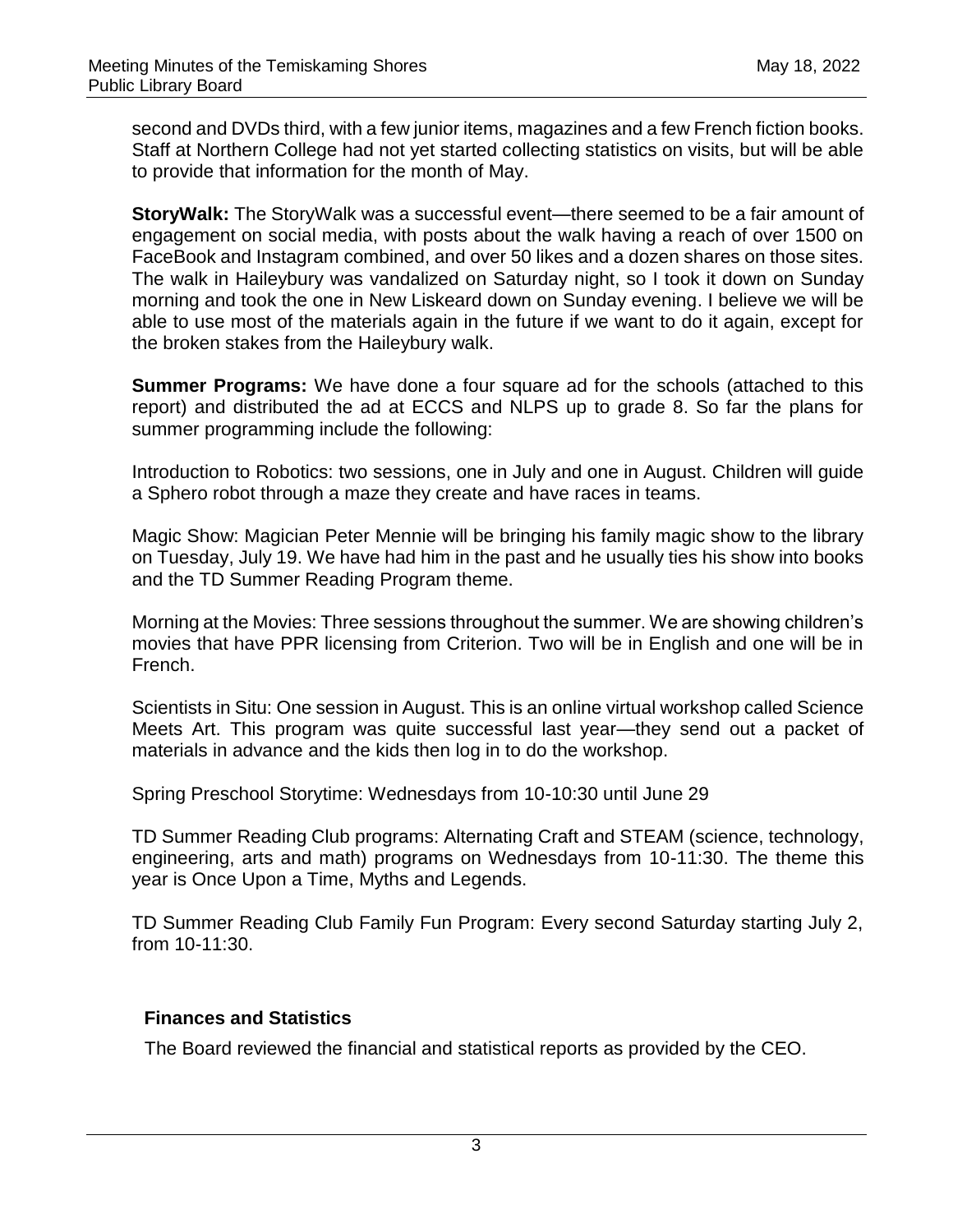#### **Motion #2022-39**

**Moved by:** Danny Whalen **Seconded by**: Claire Hendirkx

Be it resolved that the Temiskaming Shores Public Library Board accepts the May Secretary-Treasurer's report and Financial report.

**Carried.**

## **9. Committee Reports:**

- **a.** FINANCE AND PROPERTY: Nothing to report.
- **b.** PLANNING, POLICY, PERSONNEL AND PUBLICITY: Nothing to report.
- **c.** STRATEGIC PLANNING: Nothing to report.
- **d.** LIBRARY SERVICES: Nothing to report.

#### **10. New Business:**

**a.** Joyce Elson brought up a visit she had made to Vancouver Public Library. There was a discussion on some of the social work aspects of the modern library environment.

#### **11. Plan, Policy review and By-law review:**

**a. Facilities Use Policy.** Motion.

## **Motion #2022-40**

**Moved by:** Erica Burkett **Seconded by**: Emily Kutalowski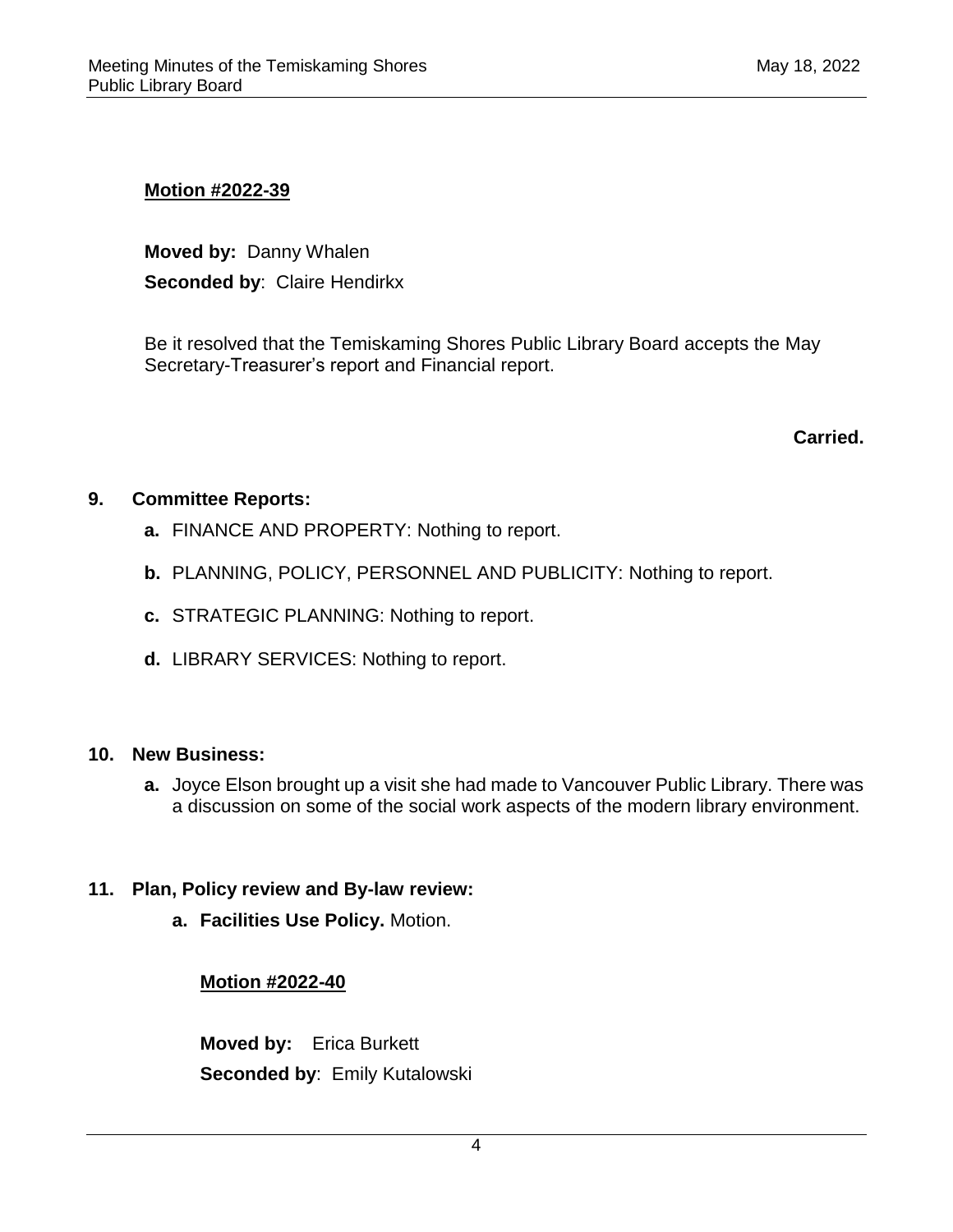Be it resolved that the Temiskaming Shores Public Library Board accepts the policy Facilities Use as reviewed and amended by the Board.

**Carried.**

## **b. Community Use of Meeting Rooms policy.** Motion.

## **Motion #2022-41**

**Moved by:** Claire Hendrikx **Seconded by**: Emily Kutalowski

Be it resolved that the Temiskaming Shores Public Library Board accepts the Community Use of Meeting Rooms policy as reviewed and amended by the Board.

**Carried.**

## **c. Community Information policy.** Motion.

#### **Motion #2022-42**

**Moved by:** Sarah Bahm **Seconded by**: Erica Burkett

Be it resolved that the Temiskaming Shores Public Library Board accepts the Community Information policy as reviewed and amended by the Board.

**Carried.**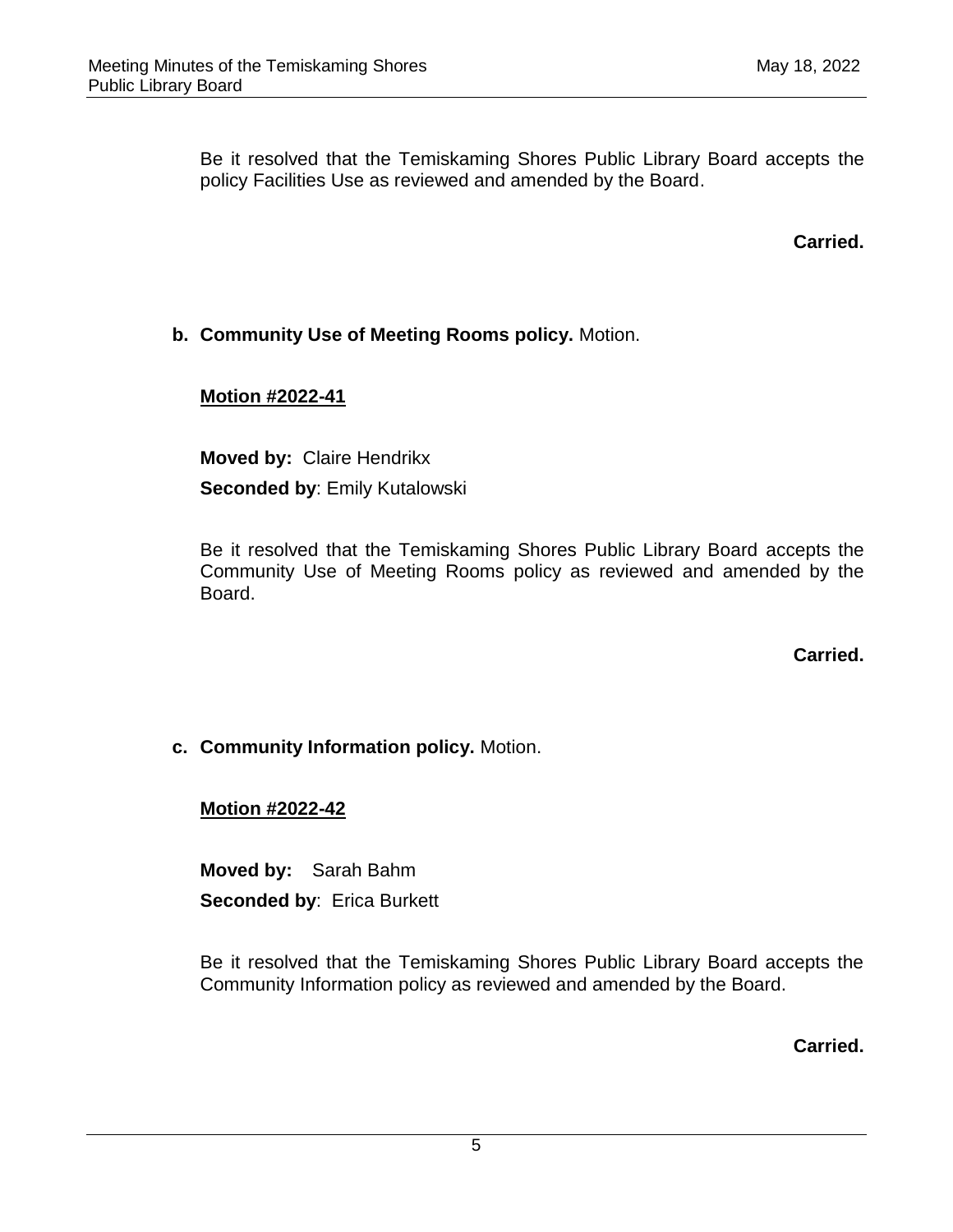#### **12.Closed session**

#### **Motion #2022-43**

**Moved by:** Emily Kutalowski **Seconded by:** Danny Whalen

Be it resolved that the Temiskaming Shores Public Library Board goes into closed session at 7:40 p.m. in regards to identifiable individuals.

**Carried.**

#### **Motion #2022-44**

**Moved by:** Joyce Elson **Seconded by:** Claire Hendrikx

Be it resolved that the Temiskaming Shores Public Library Board rises from closed session at 7:53 p.m. with report.

**Carried.**

#### **Motion #2022-45**

**Moved by:** Claire Hendrikx **Seconded by:** Joyce Elson

Be it resolved that the Temiskaming Shores Public Library Board accepts the closed session minutes of April 27, 2022.

**Carried.**